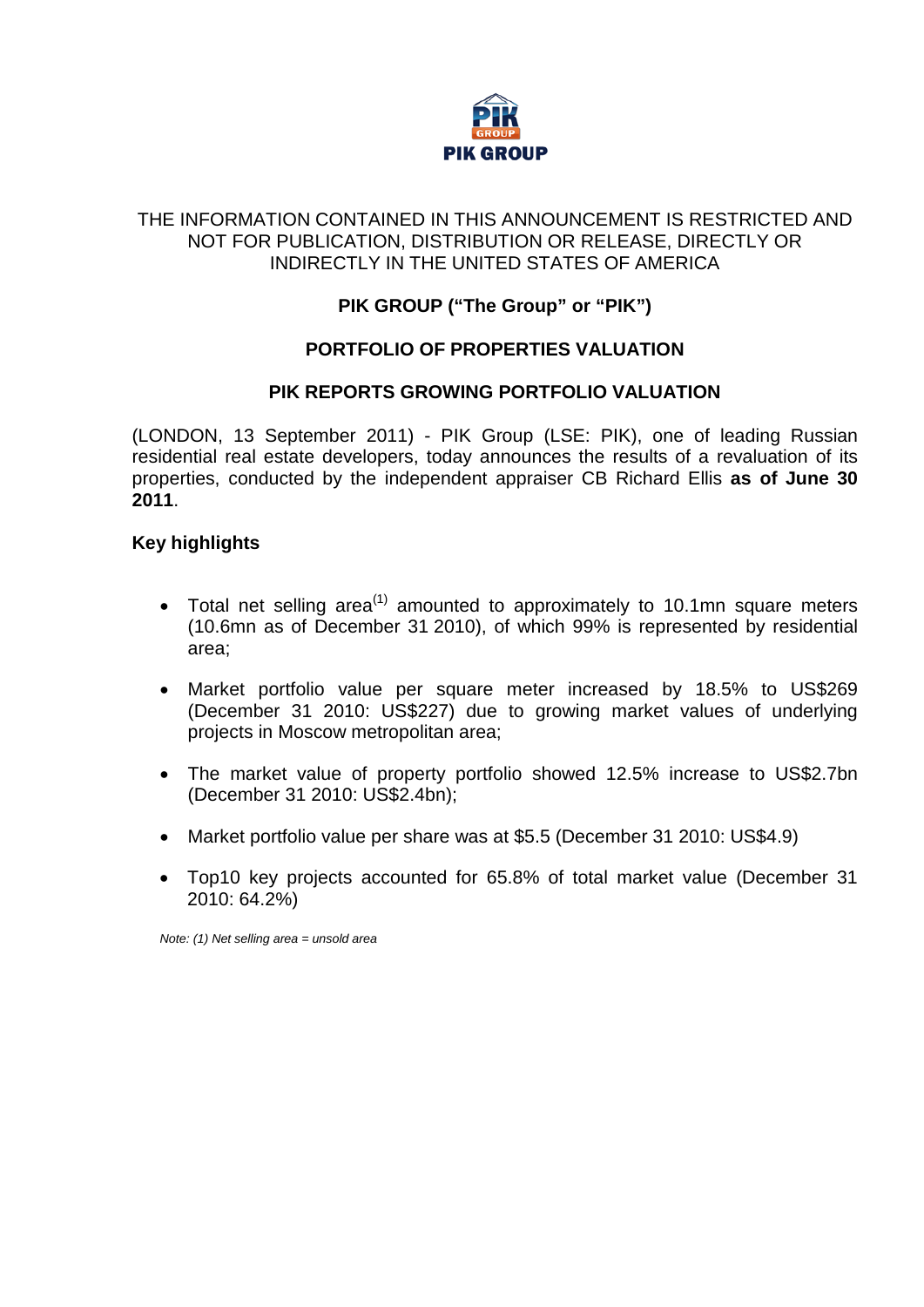| Portfolio of properties by type        | Net selling area,<br><b>PIK share</b><br>('000 sqm) | Unsold area<br>('000 sqm) | Value<br>(SMM) |  |
|----------------------------------------|-----------------------------------------------------|---------------------------|----------------|--|
| Properties held as investment          | 101                                                 | 21                        | 34             |  |
| Properties in course of development    | 5,639                                               | 2,968                     | 1.347          |  |
| Properties held for future development | 7.143                                               | 7.120                     | 1,343          |  |
| Total                                  | 12,883                                              | 10,109                    | 2,724          |  |

*Source: CB Richard Ellis valuation report*

| <b>Portfolio of properties</b><br>by region | Number of<br>properties <sup>(1)</sup> | Net selling area,<br><b>PIK share</b><br>('000 sqm) | Unsold area<br>(000 sqm) | Value (\$MM) |
|---------------------------------------------|----------------------------------------|-----------------------------------------------------|--------------------------|--------------|
| Moscow                                      | 27                                     | 1,729                                               | 1,019                    | 1,398        |
| Moscow region                               | 25                                     | 5,338                                               | 3,668                    | 979          |
| Other regions                               | 48                                     | 5.911                                               | 5.422                    | 347          |
| <b>Total</b>                                | 100                                    | 12,883                                              | 10,109                   | 2,724        |

*Source: CB Richard Ellis valuation report*

*(1) I.e. number of projects*

| Top-10 key projects by value       |                         | December 31 2010           |                           | June 30 2011   |                           |                 |
|------------------------------------|-------------------------|----------------------------|---------------------------|----------------|---------------------------|-----------------|
| <b>Project Name</b>                | Location                | <b>Type</b>                | Unsold area<br>('000 sqm) | Value<br>(SMM) | Unsold area<br>('000 sqm) | Value<br>(\$MM) |
| Mantulinskaya St., 7               | <b>Moscow</b>           | High-end<br>residential    | 254                       | 339            | 122                       | 360             |
| Mytischi,<br>Yaroslavsky           | <b>Moscow</b><br>region | Mass market<br>residential | 677                       | 231            | 660                       | 264             |
| Khimki.<br>Sovkhoznaya str.        | <b>Moscow</b><br>Region | Mass market<br>residential | 288                       | 115            | 340                       | 193             |
| Kuntsevo                           | <b>Moscow</b>           | High-end<br>residential    | 150                       | 147            | 151                       | 177             |
| Khimki, Novokurkino                | <b>Moscow</b><br>region | Mass market<br>residential | 286                       | 150            | 277                       | 167             |
| Kommunarka, plot<br>#27            | <b>Moscow</b><br>region | Mass market<br>residential | 1,079                     | 127            | 1.079                     | 161             |
| Mytnaya, 13<br>(English Town)      | <b>Moscow</b>           | High-end<br>residential    | 34                        | 160            | 26                        | 130             |
| Michurinsky pr-t.,<br>district 5-6 | <b>Moscow</b>           | High-end<br>residential    | 65                        | 101            | 64                        | 129             |
| Perovskaya str., 66                | <b>Moscow</b>           | Mass market<br>residential | 127                       | 90             | 139                       | 114             |
| Varshavskoe<br>highway, own. 141   | Moscow                  | Mass market<br>residential | 115                       | 78             | 130                       | 105             |
| <b>Subtotal</b>                    |                         |                            | 3,041                     | 1,543          | 2,988                     | 1,800           |
| As of total, %                     |                         |                            | 28.7%                     | 64.2%          | 29.6%                     | 65.8%           |

*Source: CB Richard Ellis valuation report*

Additional information is available at the Group's website: [www.pik-group.com,](http://www.pik-group.com/) Investors section.